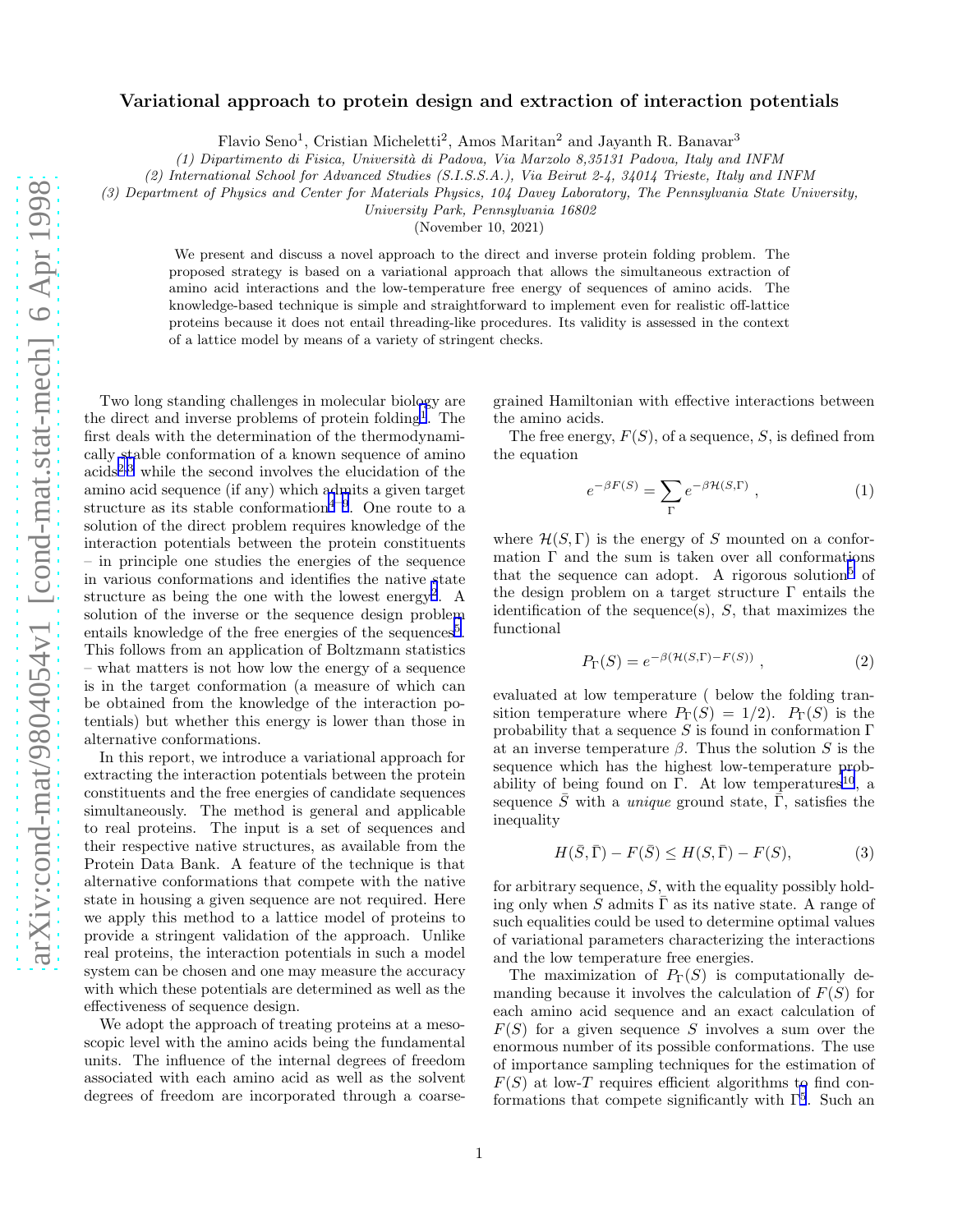<span id="page-1-0"></span>approach has been used fruitfully for lattice models of proteins<sup>[8](#page-2-0)</sup>, but is not feasible for realistic off-lattice cases<sup>[9](#page-2-0)</sup>.

 $F(S)$  formally depends only on S and hence one may postulate a functional form of  $F$  which depends on sequence properties (e.g. the concentration of amino acids)<sup>[8](#page-2-0),[9](#page-2-0)</sup>. At  $T = 0^{10}$  $T = 0^{10}$  $T = 0^{10}$ , the free energy of a sequence ought to be exactly equal to its energy in the native state conformation (which depends on the conformation and the interaction potentials) – this forms the basis for our variational approach. Unlike the inequalities [\(3](#page-0-0)), the new approach does not entail the mounting of a sequence on any but its own native state conformation. We define an intensive functional  $\Delta$  (whose choice is not unique), whose minimization can be used to identify a consistent set of potential and free energy parameters. A convenient choice that we used in our calculations is

$$
\Delta = \bar{\epsilon} \left\{ \sum_{i} \left( \frac{\mathcal{H}(S_i, \Gamma_i) - F(S_i)}{L_i} \right)^2 + \left( \frac{\mathcal{H}(S_i, \Gamma_i) - F(S_i)}{L_i} \right)^4 \cdot \Theta[F(S_i) - \mathcal{H}(S_i, \Gamma_i)] \right\}, \quad (4)
$$

where  $\Theta[x]$  is the Heavside function, and the sum is taken over the sequence-native state conformation set in the protein data bank, and  $L_i$  is the length of the *i*<sup>th</sup> sequence. The second term in (4) is used to penalize cases for which the parameters violate the physical constraint,  $\mathcal{H}(S_i,\Gamma_i)\geq F(S_i).$  The quantity  $\bar{\epsilon}$  is the absolute value of the average of the interaction strengths between amino acids and its utility is explained below. A zero value for  $\Delta$  would correspond to a perfect parametrization of both the interaction potentials and the free energies for the finite set of sequences in the data bank. More generally, for a finite protein data bank, there will exist a non-zero region in the parameter space of potentials and free energies within which  $\Delta$  is at a minimum. With perfect parametrization, this region would be expected to shrink around the parameter values as the data bank size increases<sup>[11](#page-2-0)</sup>. It should be stressed that, contrary to common potential extraction or design procedures, the minimization of the functional (4) does not involve the use of decoy structures nor the mounting of sequence  $i$  on any structure other than its ground state,  $\Gamma_i$ . In order to create a data bank, a random exploration of the ensemble of 4-amino-acid sequences of length 16 was performed to select those admitting a unique ground state conformation. The possible protein conformations were assumed to be self-avoiding oriented walks embedded on a square lattice<sup>[12](#page-2-0)</sup> with an interaction between amino acids  $\overline{i}$  and j only if they are next to each other on the lattice and yet not next to each other along the sequence.

We chose an interaction matrix,  $\epsilon$ , between the 4 different types (or classes) of amino acids. These are the entries of the  $4x4 \epsilon$ -matrix in the first row of Table [I](#page-4-0) (with  $\epsilon_{1,1} = -40$ ).

To mimick the thermodynamic stability of proteins, we further selected the sequences and retained only those

with an energy gap between the unique native state and first excited state energies  $\geq 10$ , a constraint satisfied by, roughly,  $1\%$  of the sequences. Our final data bank consisted of 500 sequences with their ground state,  $\{S_i, \Gamma_i\}_{i=1...500}.$ 

In our model studies, we chose to parametrize the interaction matrix with the same functional form as the true interaction matrix but with nine variational parameters in the symmetric  $\epsilon$  matrix ( $\epsilon_{1,1}$  was held fixed at a value of -40 in order to set the energy scale). We assumed the simplest form for an extensive free energy[8](#page-2-0),[9](#page-2-0) with four variational parameters (denoted by  $a_i$ ,  $i = 1...4$ ):

$$
F(S) = a_1 \cdot n_1 + a_2 \cdot n_2 + a_3 \cdot n_3 + a_4 \cdot n_4 , \qquad (5)
$$

where  $n_i$  is the number of amino acids of type i found in S. Eq. (5) may be viewed as the lowest order expansion of  $F$  in the "order parameters",  $n_i$ 's.

 $\Delta$  was minimized using a simulated annealing procedure with the constraint  $\epsilon_{1,1} \leq \epsilon_{i,j} < 0$ . The hierarchy of amino acids interaction strengths was mirrored by the frequencies of pair contacts in the data bank and allowed for a restriction of the search in parameter space.

The quantity  $\bar{\epsilon}$  in (4) was useful in avoiding convergence to a spurious trivial solution in which all the  $\epsilon_{i,j}$ 's are equal to  $\epsilon_{1,1} = -40$ , and  $F(S)$  becomes (-40) times the number of contacts.

The functional  $\Delta$  was minimized using subsets of our global data bank within which the number of elements ranged from 100 to 500. The extracted potentials, as well as the free energy coefficients appear in Table [I](#page-4-0). We further checked, using the extracted parameters, whether each sequence in the data bank recognized the associated structure as its ground state among all the possible conformations. The success rate was typically  $> 80\%$  with an increase in the success rate on increasing the size of the data bank.

We then proceeded to use the functional  $(H - F)$  to carry out sequence design on a target structure. This entails the identification from among the  $4^{16}$  sequences the one that minimizes  $(H - F)$  (using the extracted parameters) on the target structure  $\Gamma$ . The correctness of the design is checked by using the true Hamiltonian to verify whether the designed sequence admits  $\Gamma$  as its (possibly degenerate) ground state. Our test was performed on 100 structures taken from our data bank using a Monte Carlo procedure.

Fig. [1](#page-3-0) shows a plot of the design success rate as a function of the size of the training set. It is worth noting that none of the designed sequences appeared in the original data bank. Our analysis was not limited to those sequences with the lowest  $(H - F)$  score; we extended it to the 10 highest ranking sequences for each target structure. Using the parameters deduced from the training set of size 500, we found an excellent overall design success of 88% and 92% for unique and degenerate encoding respectively.

In Fig. [2](#page-3-0) we have plotted the histogram of the  $(H-F)$ distribution for the improperly chosen sequences (black)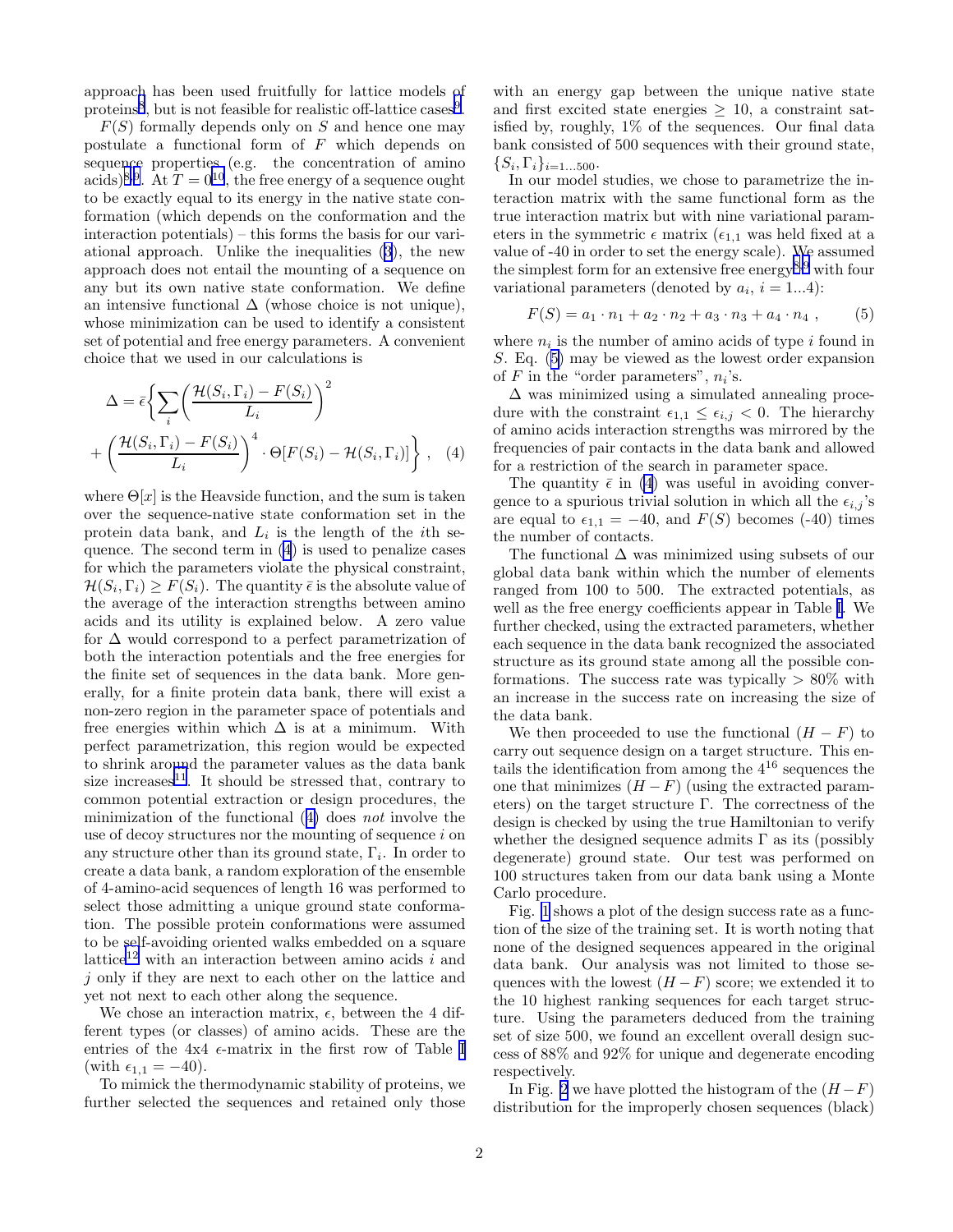<span id="page-2-0"></span>and the correct ones (gray). The  $(H - F)$  score for the improperly chosen sequences take on large positive values, signalling that the estimated energy,  $F$  of the sequence in its unknown native state is substantially lower than in the target structure. Thus one may discard a priori the majority of bad solutions by a mere inspection of their large  $(H - F)$  scores. The unphysical negative values of  $(H - F)$  originate from the small size of the training set and the imperfect parametrization of the free energy. We also considered several generalizations of [\(5](#page-1-0)) including two-body terms of the form  $n_i \cdot n_j$  and chemical potentials that control the number of "walls" separating segments of identical amino  $\alpha$ cids<sup>9</sup> with slight improvement in the success rates. A further check of the quality of the designed sequences was performed by inspecting the distribution of their energy gaps versus those used in the data bank. The designed sequences tend to have energy gaps between the native state and the first excited state that are larger than those of sequences in the data bank (Figure [3\)](#page-3-0) showing that the design procedure yields sequences with a higher thermodynamic stability.

Finally, we performed a challenging blind test to assess the validity of the variational approach. The coefficients extracted for the 16-bead case were used to carry out sequence design on a compact target conformation of length 25. The target conformation was RRDLDRDDLULDL-LURULUURDRD (where R,L,U,D stand for right, left, up and down respectively and indicate the directions of the bonds that define the self-avoiding lattice conforma-tion) which is highly designable<sup>[13](#page-3-0)</sup> in a different lattice  $\text{model}^{14}$  $\text{model}^{14}$  $\text{model}^{14}$  and is geometrically regular<sup>[13](#page-3-0)</sup>. The sequence chosen was 124211324211324211324211. Indeed, an exhaustive search of the native state of the sequence among all self-avoiding walks of length 25 confirmed that this sequence had the target structure as its unique ground state.

In order to ensure that the strategy used here is robust and independent of the particular choice of the  $\epsilon$  matrix and/or data bank, we performed a similar analysis using another randomly generated interaction matrix and found results of statistically similar quality as summarized in the bottom of Table [I.](#page-4-0)

Our results show that one may define a design score, ∆, that takes on small values for sequences mounted on their true native state and large positive values for improper mounting. It is striking that the simple free energy form as in [\(5](#page-1-0)) can be so effective for building a reliable  $\Delta$  functional. A physically appealing explanation for this is to regard the parameters in [\(5](#page-1-0)) as controlling both the residue composition of the designed sequence as well as indicating its expected ground state energy. The solution to a design problem will be provided by the sequence(s) that meets the composition requirements and which, when mounted on the target structure, has an energy equal to or better than the expected value. Thus, the variational approach provides a feedback mechanism for design; it is self-regulating in that no external action is required to rule out runaway solutions favouring the abundance of the most energetically favoured contacts. This self-regulating mechanism also counterbalances an improper parametrization of  $H$  and/or  $F$ , thus decreasing the sensitivity of the overall  $(H - F)$  score to the detailed functional form of ∆.

In conclusion, we have presented a novel procedure for tackling the direct and inverse folding problems simultaneously. The proposed strategy is general and ought to be applicable to the case of real proteins. We have discussed a practical implementation of the technique and have carried out rigorous testing of its efficiency in folding and design. The results are encouraging and are suggestive of the feasibility of a simple parametrization of the free energy of sequences of amino acids.

This work was supported in part by INFN sez. di Trieste, NASA, NATO and the Center for Academic Computing at Penn State.

- <sup>1</sup> C. Branden, & J. Tooze, (1991) in *Introduction to protein structure*, Garland Publishing, New York; T.E. Creighton, (1992) in *Proteins: structures and molecular properties*.
- <sup>2</sup> V. N. Maiorov and G. M. Crippen, *J. Mol. Biol.*, 227, 876 (1992); S. Miyazawa and R. L. Jernigan, *Macromolecules*, 18, 534 (1985); *J. Mol. Biol.* 256, 623 (1996); M. J. Sippl and S. Weitckus, *Proteins: Structure Function and Genetics*, 13, 158 (1992).
- 3 J. N. Onuchic,Z. LutheySchulten and P. G. Wolynes, *Ann. Rev. of Phys. Chem.* 48, 545 (1997); J. N. Onuchic, N. D. Socci, Z. LutheySchulten and P.G. Wolynes *Folding and Design* 1, 441 (1996); E. I. Shakhnovich *Folding and Design* 1, R50 (1996); L. A. Mirny and E. I. Shakhnovich *J. Mol. Biol.* 264, 1164 (1996); T. Veitshans, D. Klimov and D. Thirumalai, *Folding and Design* 2, 1 (1997); G. D. Rose and R. Srinivasan *Biophys. Journ.* 70, WPMS4 (1996).
- <sup>4</sup> B. I. Dahiyat and S. L. Mayo, *Science* 278, 82 (1997).
- 5 J. M. Deutsch and T. Kurosky, *Phys. Rev. Lett* 76, 323-326 (1996); F. Seno, M. Vendruscolo, A. Maritan, J. R. Banavar, *Phys. Rev. Lett.* 77, 1901-1904 (1996); M. P. Morrissey and E. I. Shakhnovich, *Folding and Design* 1, 391 (1996).
- $^6$  A. Irbäck, C. Peterson, F. Potthast, E. Sandelin, preprint, [cond-mat/9711092.](http://arxiv.org/abs/cond-mat/9711092)
- <sup>7</sup> Yue, K., Fiebig, K. M., Thomas, P. D., Chan, H. S., Shackhnovich, E. I., Dill, K. A., *Proc. Natl. Acad. Sci. USA* 92, 325-329 (1995).
- <sup>8</sup> C. Micheletti, F. Seno, A. Maritan and J. R. Banavar, *Phys. Rev. Lett.* 80, 2237 (1998)
- <sup>9</sup> C. Micheletti, F. Seno, A. Maritan and J. R. Banavar, *Proteins: Struct. Funct. and Gen*, in press, [cond-mat/9712124](http://arxiv.org/abs/cond-mat/9712124).
- $^{\rm 10}$  The low-temperature regime considered here includes room temperature in protein experiments and so thermal fluctuations do not alter the protein structure in its native state.
- <sup>11</sup> J. van Mourik, C. Clementi, A. Maritan, F. Seno, J. R. Banavar, preprint, [cond-mat/9801137](http://arxiv.org/abs/cond-mat/9801137)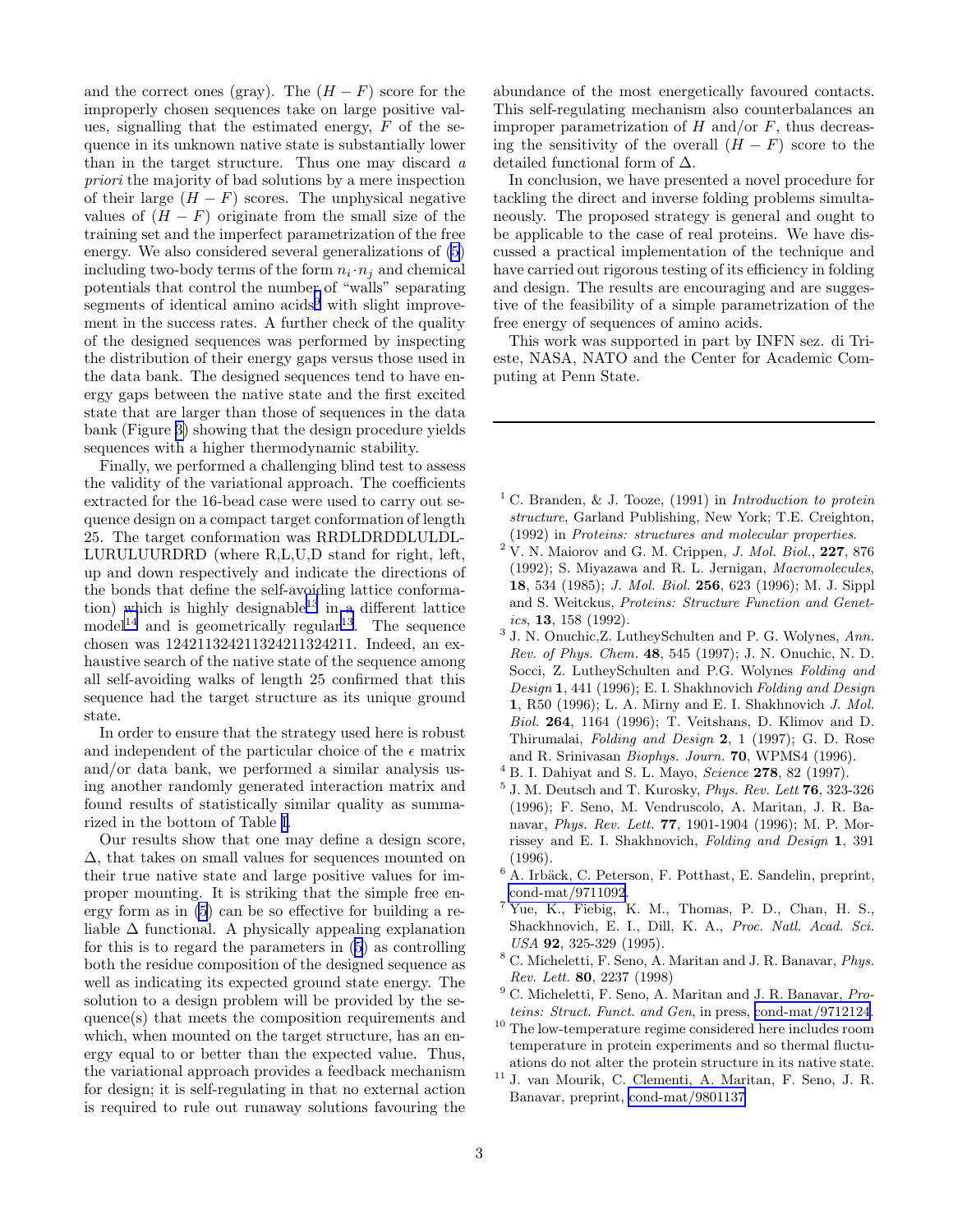- <span id="page-3-0"></span><sup>12</sup> K. F. Lau and K. A. Dill, *Macromolecules* 22, 3986-3997 (1989); H.S. Chan and K. A. Dill, *Physics Today*, 46, 24 (1993); K. A. Dill, S. Bromberg, S. Yue, K. Fiebig, K. M. Yee, P. D. Thomas and H. S. Chan, *Protein Science* 4, 561 (1995); P.D. Thomas and K.A. Dill, *Proc. Natl. Acad. Sci. USA*, 93, 11628 (1996).
- <sup>13</sup> H. Li, R. Helling, C. Tang, N. Wingreen, *Science* 273, 666 (1996).
- <sup>14</sup> C. Micheletti, J. R. Banavar, A. Maritan and F. Seno, preprint, [cond-mat/9712277.](http://arxiv.org/abs/cond-mat/9712277)



FIG. 1. Plot of the success rate in identifying the sequence that admits a pre-assigned target structure as its degenerate (squares) and non-degenerate (circles) ground state as a function of the training set size. The results were obtained with a single randomly chosen set of each size.



FIG. 2. Distribution of the quantity  $(H - F)$  for the correctly chosen sequences (gray) and the improper sequences (black).



FIG. 3. Distribution of the energy gaps between the native state and first excited state energies for the sequences in the data bank (gray) and designed sequences that have a non-degenerate ground state (black).